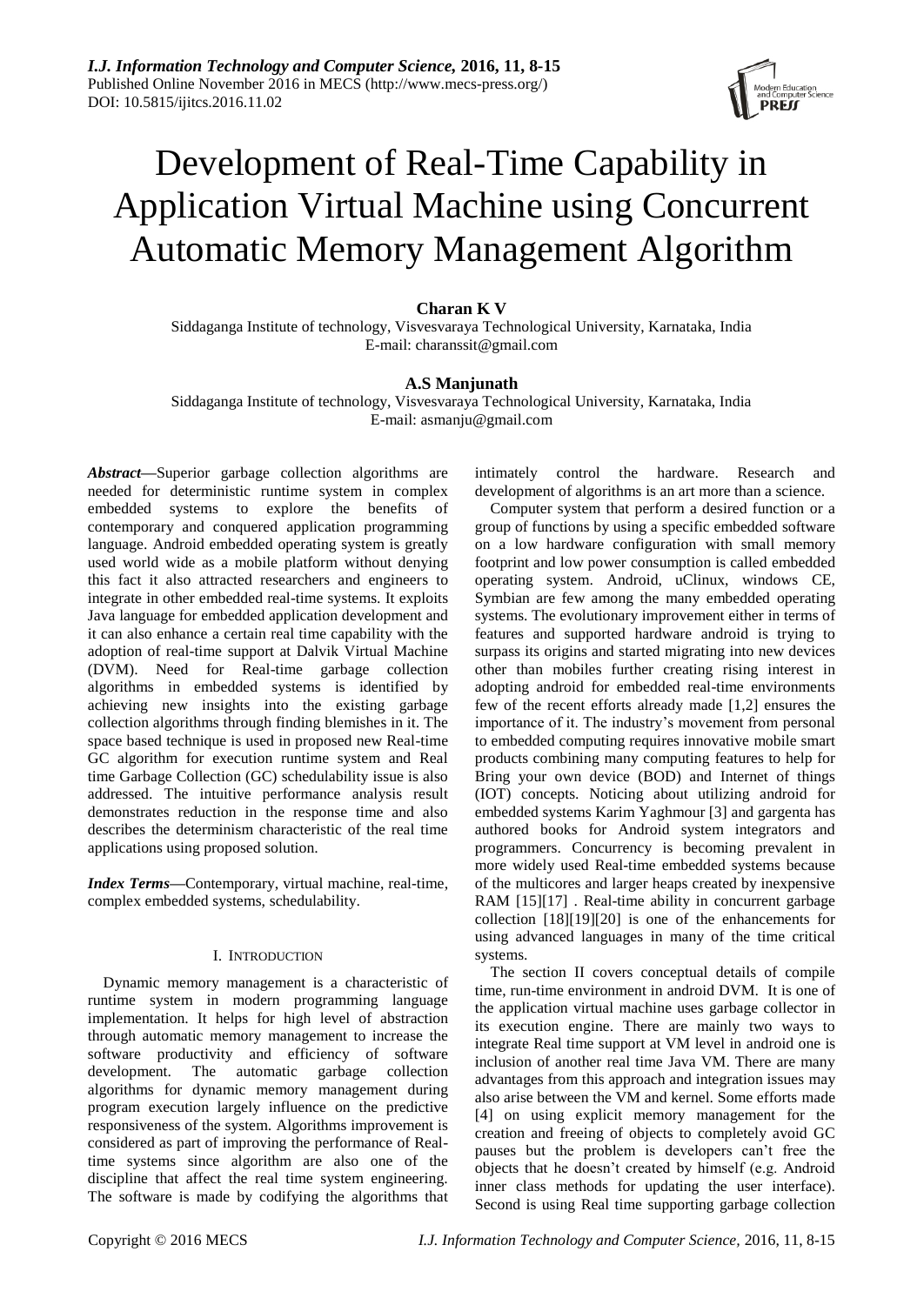algorithms at Runtime the proposed work tries to accomplish second method.

Section III introduces the garbage collection algorithms including its origin and classification with illuminating the drawbacks of different techniques. It also describes the need for Real-time Garbage collection techniques that will considerably increase determinism and reduces latency. The proposed system goal is to prevent the concurrent mode failure situations. Section IV is made up of proposed algorithm following result analysis and conclusion.

## II. DALVIK VIRTUAL MACHINE

In this section we are focusing on virtual machine running as a normal application inside an operating system for supporting a single process. Shi, Yunhe, et al [5] has mentioned about virtual registers. DVM uses registers based instruction set having virtual registers to store, manipulate operands and it also uses zygote process model similar to fork process of linux. The registers that dalvik bytecode refers to are not machine registers, but they are locations on the call stack. When method is called dalvik allocates enough memory on stack frame to hold all the registers that method needs. The VM load the values into a machine register in order to perform calculations, the results may be reserved in a registers to be used later without immediately writing it back to the corresponding stack location that requires push and pop operations to store intermediate values of the calculations. The values kept in the registers will be flushed back to the call stack only when it is needed. Hence virtual register machines have the potential to significantly reduce the number of instruction dispatches. Zeeshan I and Khan [6] reviewed on functionalities of android dvm. A dalvik is an extremely compact representation for an executable with devices having limited resources. DVM is cornerstone of the Android platform provides multithreading support and memory garbage collection on the platform. Wen Hu and Yanli Zhao [7] have made a research on process model of android DVM. Unlike conventional Java VM design, each instance of the DVM will not have entire copy of the core library class files and any associated heap objects.

Unlike standard Java Virtual machine (JVM) the jar files are not created instead of that DVM introduced another dex tool feature during compile time as shown in Fig 1. The dex tool is used to assemble two or more class files into one single dex file. The structure of dex file avoids the redundancy of the data and moderates the overall dex file size compared to larger jar files created by conservative JVM. Dex loader is used instead of class loader to load the created .dex file and prepare it for execution.

The dex files along with certain resources are packaged using android asset packaging tool (aapt) and apk builder is used for creating application package file (apk). The .apk file can be distributed easily and installed on any android supporting devices. Contrast to JVM, the DVM consists of single .dex file having shared method

area for multiple java classes and methods in the classes. Every running application is assigned a separate heap space on the system physical memory however two threads of the same process can trample on each other's heap area. The application heap size is device dependent and depending on the device there is a hard heap size limit in android. Thread stack stores a thread's state in discrete frames called stack frames each frame encompasses of local variables area, operant stack, and Frame data having metadata of the respective stack frame. The Program Counter (PC) register is like a pointer to the current instruction. In the sequence of program instructions it keeps track of the instruction execution at any time this is same in DVM also. Inherent multithread support in java creates PC register for every new thread.



Fig.1. Conceptual structure of compile time and run-time environment in android DVM.

The Fig.2. is derived from the code analysis in Android Open Source Project (AOSP) it denotes the process of dynamic memory allocation to the application thread. The garbage collection is called with different reasons and varying kind of collections it perform. Concurrent garbage collection process is scheduled when your heap begins to fill up is called GC\_CONCURRENT. GC\_FOR\_MALLOC is a simple mark sweep technique it is triggered when application attempted to allocate memory but already heap was full. The GC\_HPROF\_DUMP\_HEAP occurs when you create a HPROF file to analyse the heap, it is only used for monitoring the heap usage. When you call System.gc() from an application the explicit garbage collection called GC\_EXPLICIT follows. GC\_EXTERNAL\_ALLOC happens only on API level 10 and below for garbage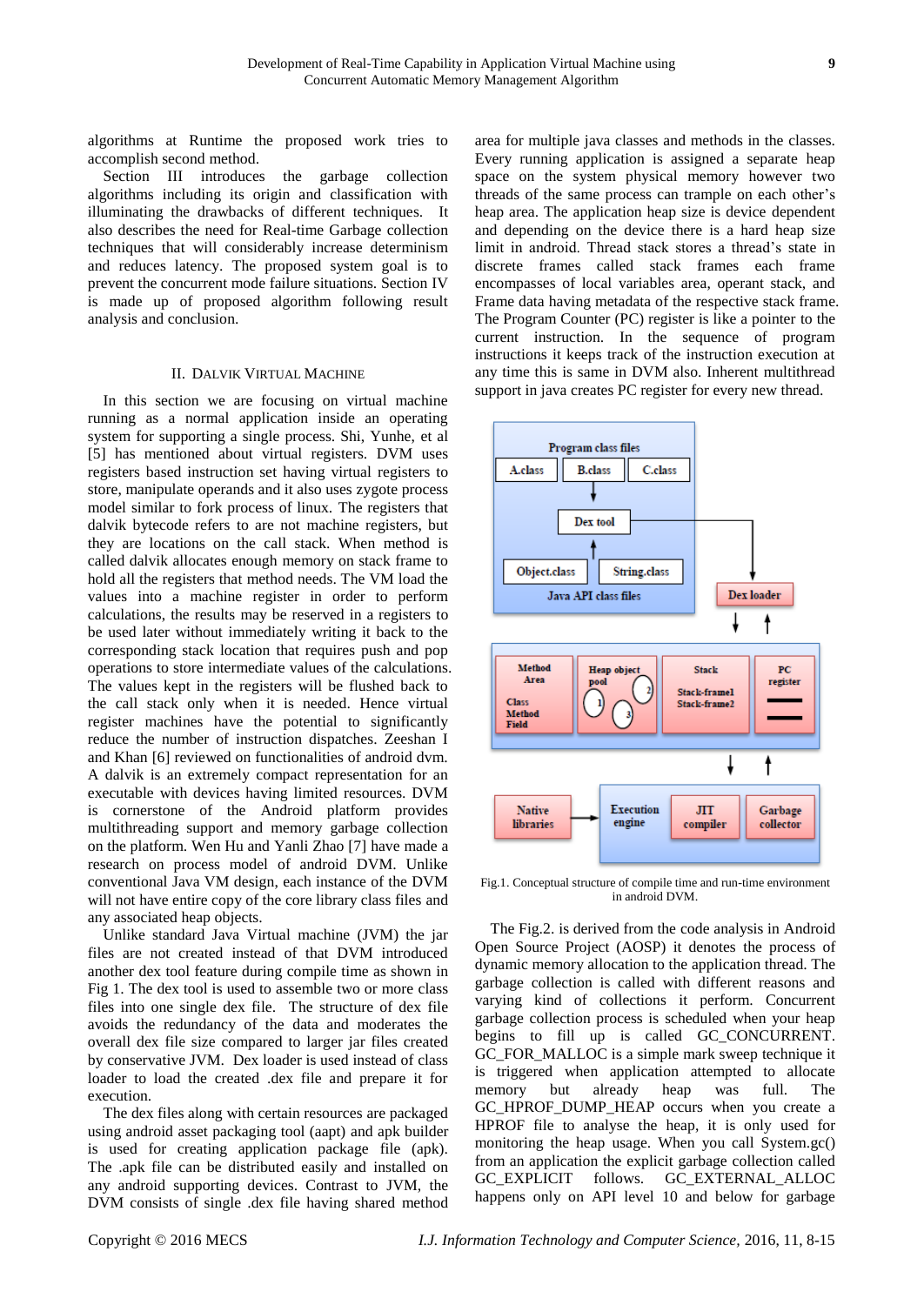

collection of externally allocated memory.

Fig.2. Memory Management in dalvik virtual machine.

## III. GARBAGE COLLECTION ALGORITHMS

Since from the development of modern high level computer programming languages they are providing means to create objects. As long as references to the objects is existed by some series of pointer traversals starting from member of the root set these are called live objects. Most of the GC algorithms developed are based on the basic garbage collection techniques in [8] reported about this. If the program contains objects to which the references do not exist they are called Garbage objects that cannot be reached by traversing through any live objects. The process of finding reusable garbage objects and making it available for future allocation is called garbage collection. Early programming languages like pascal, C provides means to destroy an objects explicitly leads to two kinds of problems that will be found as hard to get right. One is dangling reference problem which arises due to early destruction of the objects they are still referenced by some other objects in a program. Second is memory leakage problem due to the too much delay in the destruction of garbage objects causes accumulation of garbage objects and memory to be exhausted easily. The explicit program memory management may provide programmer ability to explicitly control destruction of objects at any time. However it limits the software productivity because programmers find explicit memory management can be too costly for getting right amount of garbage collection and ensure objects destructed is neither too late nor too early.

Several approaches are exist for automatic garbage

collection having different pause time, memory usage, implementation complexity, execution time, correctness,



Fig.3. Garbage collector performance Metrics.

Comprehensiveness, robustness these design metrics will compete for one another [8] has identified the general goals in garbage collection schemes. The Fig 3 shows some of the factors influencing on performance of GC algorithm and varying values of the GC metrics leads us with a trade-off based on the suitability of the algorithm in particular platform. Some of the essential characteristics of ideal garbage collection algorithms is minimal overall execution time, optimal space usage, minimal pause time, improved locality for mutator unfortunately ideal scheme to fulfil all these goals is not possible in general. The fundamental Question of how to guarantee the worst-case pause time and how to maintain the regularity in pause time is addressed in the proposed algorithm by providing a novel method for garbage collection to ensure real-time support during application using automatic memory management.

#### *A. Classification of Garbage collection algorithms*

Garbage collection has been in use since its invention for the Lisp programming language that is reported in [9]. The smalltalk is the first language to use both object oriented programming and garbage collection. All GC algorithms are built upon three different key methodologies of garbage collection as shown in Fig 4. There are mainly two types of garbage collection techniques one is reference counting system in which each dynamically allocated object is associated with reference count representing the number of object references to the corresponding object. The second approach takes a global perspective on the aliveness property of the objects. It is brute force like approach of recognizing reusable objects, in this technique garbage collection problem is formulated as a graph problem and it is a more straight forward technique of finding aliveness of the objects using pointer traversals starting from some root nodes to all reachable nodes is called tracing method of garbage collection. The tracing method of garbage objects relinquishing is subdivided into copying and marking technique. Copying will eliminates the fragmentation problem by copying all live objects into to space and marking technique requires additional memory compaction step to alleviate the fragmentation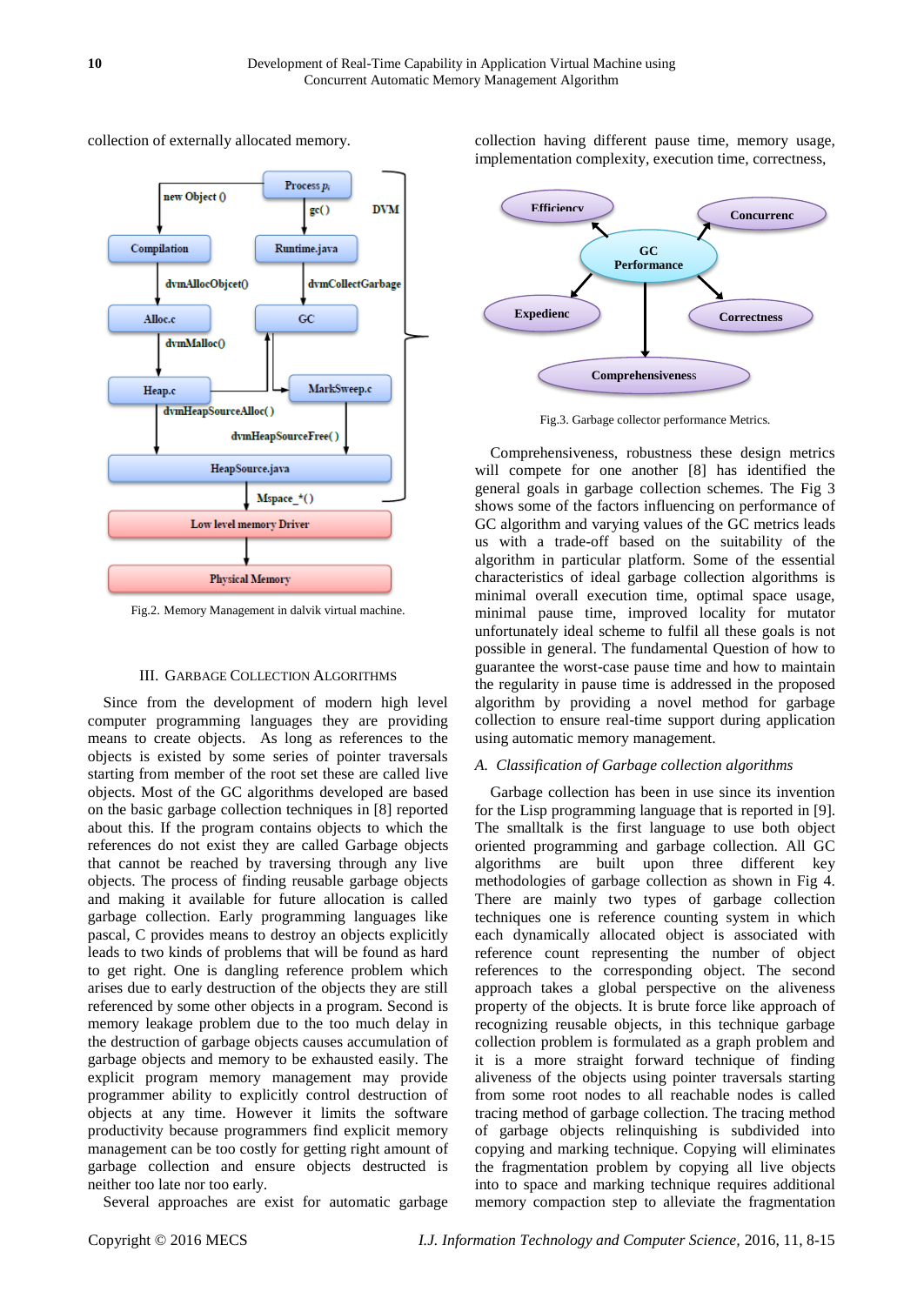after marking the objects. The objects that are reachable are marked by either altering bits within the objects or recording them in a bitmap. Android uses bitmap marking to store mark bit's in a separate bitmap table, the size of the bitmap table is inversely proportional to the smallest object in the heap. Bitmap tables are expensive to access the mark bits but there are technically good reasons for using bitmaps in android one is mark bits held in RAM can be read or written without page faults. Second is no object or page is dirtied during marking because there is no swap disk to write back any pages. Third is a live object need not be touched during sweep. Fourth is objects live and die in clusters, so that 32 bits at a time. Finally less chance of program messing with bits also increases safety.



Fig.4. Key methods of GC.

Limitations of existing garbage collection methods for lack of support in real-time garbage collection.

- The Reference counting is not comprehensive because it can't reclaim cyclic data structure and also the support for any form of concurrency does not exist.
- The conservative mark-sweep is commonly called as *stop the world* garbage collection technique since it is a basic version of GC algorithm does not use concurrency leads to long zombie times for garbage collection.
- The CPU becomes idle more frequently in incremental garbage collection technique because for every allocation garbage collector will be called.
- Garbage collectors based on the object lifetime will creates memory regions for objects of different survival time as presented in [10] GC algorithm based on life time of an objects. This kind of dynamic memory management is known as Generational garbage collection it will not improve the expected pause time during worst case and also constrains the structure of the application for getting acceptable pause time.
- Copying garbage collection technique consumes twice as much of memory than the program actually requires and all mutator threads will be stopped during copying to avoid inconsistency.
- RTSJ (Real Time Specification for Java) is a variant of java designed for real time programming it uses new memory management schemes like immortal and scoped memory since Dalvik is not an RTSJ implemented virtual machine it is very difficult to use RTSJ for android java.

The Android Mark-Sweep algorithm presented here shows how simple Mark-Sweep is performed in Gingerbread and early versions of it. However entire garbage collection cycle will run at the cost of application pauses of around 500-1000 ms range. It is articulated in [11] that when heap size expands in android powered devices mark-sweep can be time consuming if it is applied to large heap area with lot of live data objects. Simple mark-sweep is stop-the-world kind of garbage collection technique this can blocks all mutator threads until the completion of GC. The panacea to this problem is found by developing many improvements for significantly reducing garbage collection pause time.

# IV. PROPOSED ALGORITHM

Compared to existing garbage collection schemes [21][24][25] the proposed algorithm makes use of space based technique for scheduling the garbage collector. This technique will schedules and runs the collector according to the memory usage and availability of the memory in the heap as shown in Fig 5. Here there are two boundaries, one is depending on the initial available memory *I* and another one is depending on the previous available memory  $P_r$  since from the last GC cycle. The RTCMS is invoked when any of the two dynamically formulated boundaries will exceed. The circumscribe in scheduling the collector assures the enough heap memory before calling the collector. This is in contrast to scheduling GC\_CONCURRENT process as shown in Fig 2 when memory is about to be exhausted. It is very much prone to the concurrent mode failure situations; the proposed schedulability condition will avoid this by ensuring more memory when GC is running. It enhances the real-time support in GC algorithm without constraints on the application virtual machine, programming language or need for any special hardware.

The proposed garbage collector design will gives generalised solution for avoiding the pause time length and reducing the inconsistency in GC pauses. It improves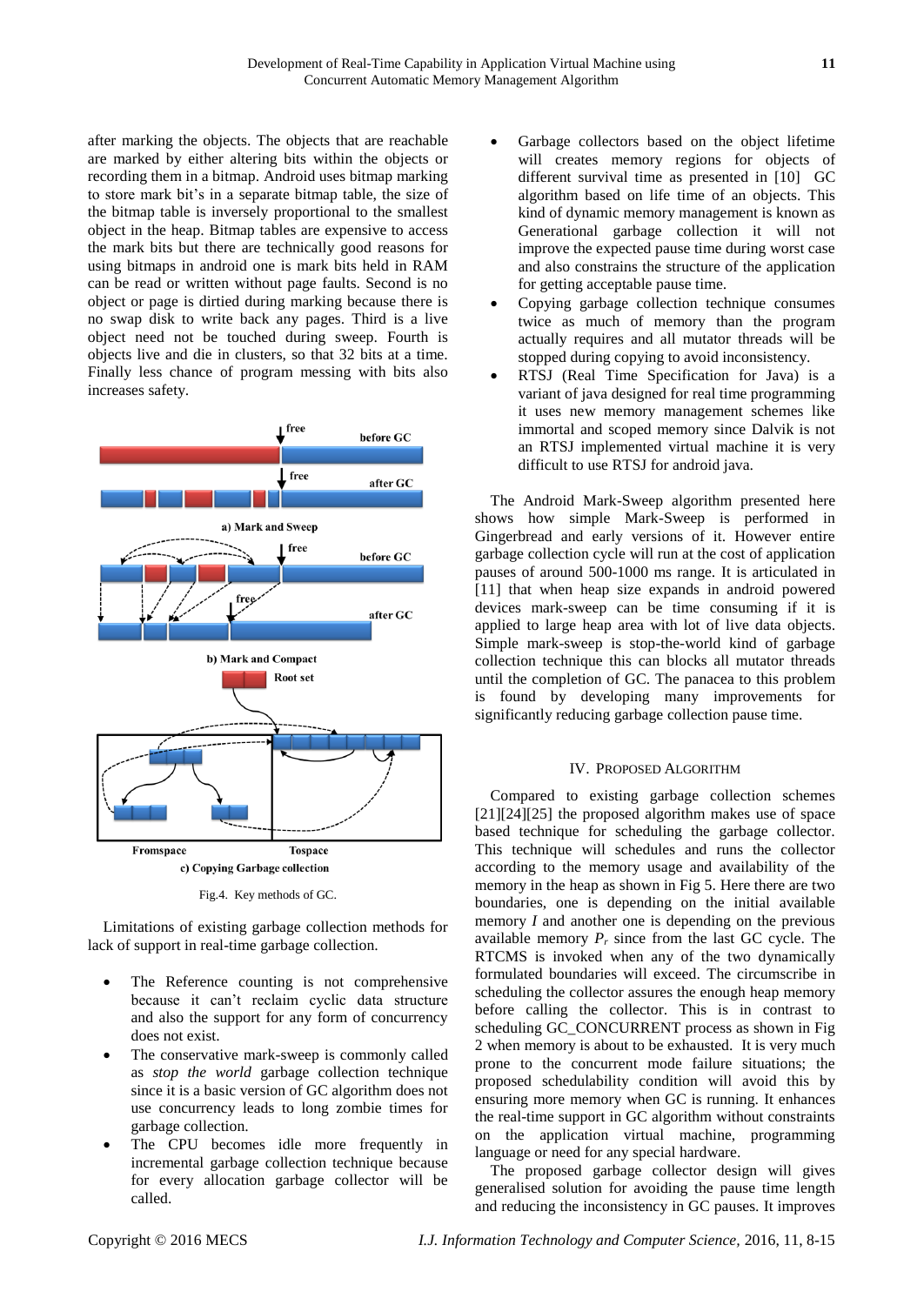deterministic program execution time in embedded systems where memory is considered as time. In the proposed approach the garbage collection schedulability is propositional to the availability of the space in heap and the amount of memory used since from the last GC cycle. The amount of work to be done with the creation of new objects by the mutator threads before calling the next GC cycle is constrained by the difference between previous availability and initial availability of the heap memory as well as currently available and previous available memory.

#### *Step 1: Root scanning*

Root scanning is one among the two major sources of blocking exist in any garbage collection algorithm it is a vital step and necessarily takes very minute amount of time as a part of every garbage collection. The pointers into the heap from stack will set up the root set and it must ensure consistent view of the root set to avoid incorrect reclamation of objects. Stack frames of respected mutator threads are scanned atomically by the garbage collection thread to assert the root nodes of the object graphs. This can be generalized by delegating work to the individual mutator threads itself. Research efforts are made in [12][13][14] on Real-time GC by proposing a solution to complicated issues in GC like root scanning and heap compaction and concurrent collection. The parallel scanning of the stack frames by the application threads and acknowledging to the GC thread void the atomic scanning however the pause time is not completely eliminated. The further investigations is needed on root scanning phase of CMS GC algorithm running in multiprocessor system to reduce time spent by the collector for scanning the root set.

# *Step 2: Concurrent marking*

In this step the GC thread performs the tracing activity starting from the objects in the root set to find every reachable object allowing all the mutator threads continue execution concurrently with the GC thread. Update bit of the object is set when the references of the corresponding object are changed during this step. It is not appropriate to use another bitmap table for storing mark bits of updated objects we can store those objects in dynamically created update list.

#### *Step 3: Final marking*

All mutator threads are stopped for a while during remarking and objects stored in the updated object list are investigated to change the status of the mark bit.

# *Step 4: Concurrent sweeping*

There are two main tasks of any garbage collection algorithm one is identification of garbage objects is also called as scavenging, the above three steps are used to perform scavenging with the help of object tracing method. Second is removal of garbage objects is called as evacuation that is to be executed in this step and compaction is a additional task to increase performance of garbage collection algorithm by mitigating as well as trying for eluding fragmentation. In order to satisfy predictability in response time of real-time systems using garbage collected languages the Real-time Concurrent Mark Sweep (RTCMS) is pursued in a CMS context but we have made special attention to how the collector will be called to carry out its work. The space based scheduling policy will execute the collector when heap space consumption reaches dynamically set threshold value.



Fig.5. GC schedulability condition in RTCMS.

#### V. RESULTS AND DISCUSSION

The implementation of various garbage collection algorithms is different from one another in terms of how they manage the heap. There are some simulation tools like a *gcSim* and *Glacier* [26] but they are not currently supported for concurrent garbage collection algorithms. We implemented the various garbage collection scheduling techniques using modern programming language. The random numbers are used to denote object allocations and object de allocations because these are random events. The reason we choose to do this is we could conduct studies on how variations of the number of object allocations and collections affect the performance of the given GC algorithms. The objects in heap are shown using matrix elements matrix  $M_1$  is empty heap and matrix  $M_2$  is full heap. Table.1. Results are obtained from our observation by executing different basic GC techniques. It shows decrease in the number of garbage collection scheduling pauses in proposed scheduling technique compared to other existing GC scheduling techniques. The results superimposed in Graph of the Fig 6 shows the comparison between time-based scheduling, slack-based scheduling and proposed space-based scheduling of the basic tracing collectors. This comparison also gives better understanding of how the different garbage collector scheduling policies will influence on decreasing the total GC pause time by guaranteeing sufficient mutator utilization. Minimum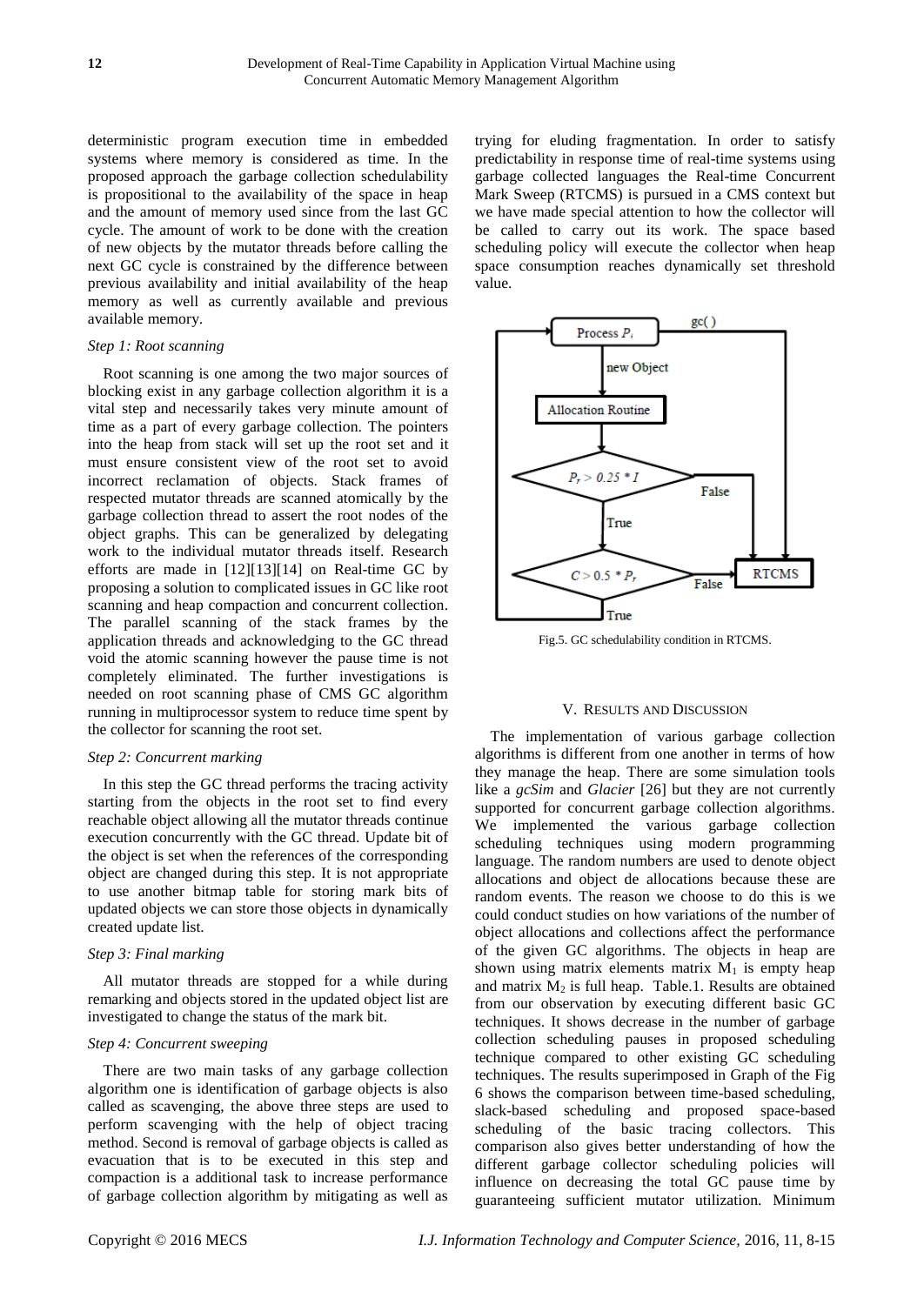mutator utilization (MMU) is the matric to measure mutator share of the processor in a given time interval.

$$
MMU = \frac{T_c}{N_c}
$$
  
\n
$$
M_1 = \begin{bmatrix} 0 & 0 & 0 & 0 & 0 & \dots \\ 0 & 0 & 0 & 0 & 0 & \dots \\ \vdots & \vdots & \vdots & \vdots & \vdots & \vdots \\ 1 & 1 & 1 & 1 & 1 & \dots \\ \vdots & \vdots & \vdots & \vdots & \vdots & \vdots \end{bmatrix}
$$

The above equation represents how MMU depends on pause time during program execution. *N<sup>c</sup>* is the number of times collector is invoked.  $T_c$  is the total time collector is running concurrently in a given GC cycle. The value of *T<sup>c</sup>* ranges from 1 to 10, the simple mark sweep algorithm will be assigned a minimum value and fully concurrent GC algorithm is assigned a maximum value.



Fig.6. Minimum Mutator Utilization of different GC scheduling policies.

| <b>Periodic</b> |       | <b>Slack-based</b> |                | <b>Work-based</b> |       | Space-based |       |
|-----------------|-------|--------------------|----------------|-------------------|-------|-------------|-------|
| <b>Time</b>     | $N_c$ | <b>Time</b>        | $N_c$          | <b>Time</b>       | $N_c$ | <b>Time</b> | $N_c$ |
| 20              | 5     | 20                 | $\overline{2}$ | 20                | 45    | 20          |       |
| 50              | 11    | 50                 | 4              | 50                | 98    | 50          |       |
| 100             | 20    | 100                | 6              | 100               | 126   | 100         |       |
| 200             | 31    | 200                | F              | 200               | 182   | 200         | 11    |
| 300             | 40    | 300                | F              | 300               | 235   | 300         | 14    |
| 400             | 51    | 400                | F              | 400               | 290   | 400         | 18    |

Table 1. Scheduling cost comparison between different GC Scheduling Techniques

$$
N_c(\text{periodic scheduling}) = \frac{Window size}{GC period}
$$

*N<sup>c</sup>* for slack-based scheduling can be find out based on the number of times low priority GC thread is triggered when high priority thread will stop working. *N<sup>c</sup>* of space based scheduling depends on number of times heap memory falls in the range  $P_r < 0.25 * I$  or  $C < 0.5 * P_r$ . For a given window size of 5*s* and GC period of 1*ms* the calculated *MMU* for periodic scheduling policy is 6 due to the equally spaced GC pauses it is predictable with undesirable high cost of total pause time. The *MMU* for slack-based is 8.2 but it is unpredictable and space-based technique will bring *MMU* to 9.5 because of reduced *N<sup>c</sup>* value. The  $T_c$  value of CMS is less than the RTCMS as a result of more possible concurrency failures in CMS. The RTCMS is diverging towards an ideal RTGC by avoiding likely occurrences of concurrency failure situations and mitigating  $N_c$  value. Consider the two same programs one running with CMS GC system and another one with proposed RTCMS GC system.

We also consider the case where concurrent system suffers from bursty allocation requests from many application threads it might cause failure situations. During program execution the runtime response from two systems certainly exhibit different execution time patterns with varying pause times having allocation rate of *N*  objects per 10ms where the value of *N* varies depending on executing program. With all these assumptions the



Fig.7. percentage of Program Execution vs GC time.

following graphs have been drawn intuitively with predictable outcomes for performing comparative performance analysis between CMS and RTCMS. Graph in Fig 7 shows the situation where RTCMS is superior to CMS. Mutator share of the processor is decreased as a result of concurrent mode failure at particular time slice in CMS compared to RTCMS. Timing diagram shown in Fig 8 provides good way to visualize timing properties of CMS, RTCMS and ideal Real-time garbage collector. The Regularity and consistency in pause time to obtain predictable timing is essential for qualifying to become ideal RTGC and pause time pattern of RTCMS in Fig 8 also shows consistency in pause time compared to CMS.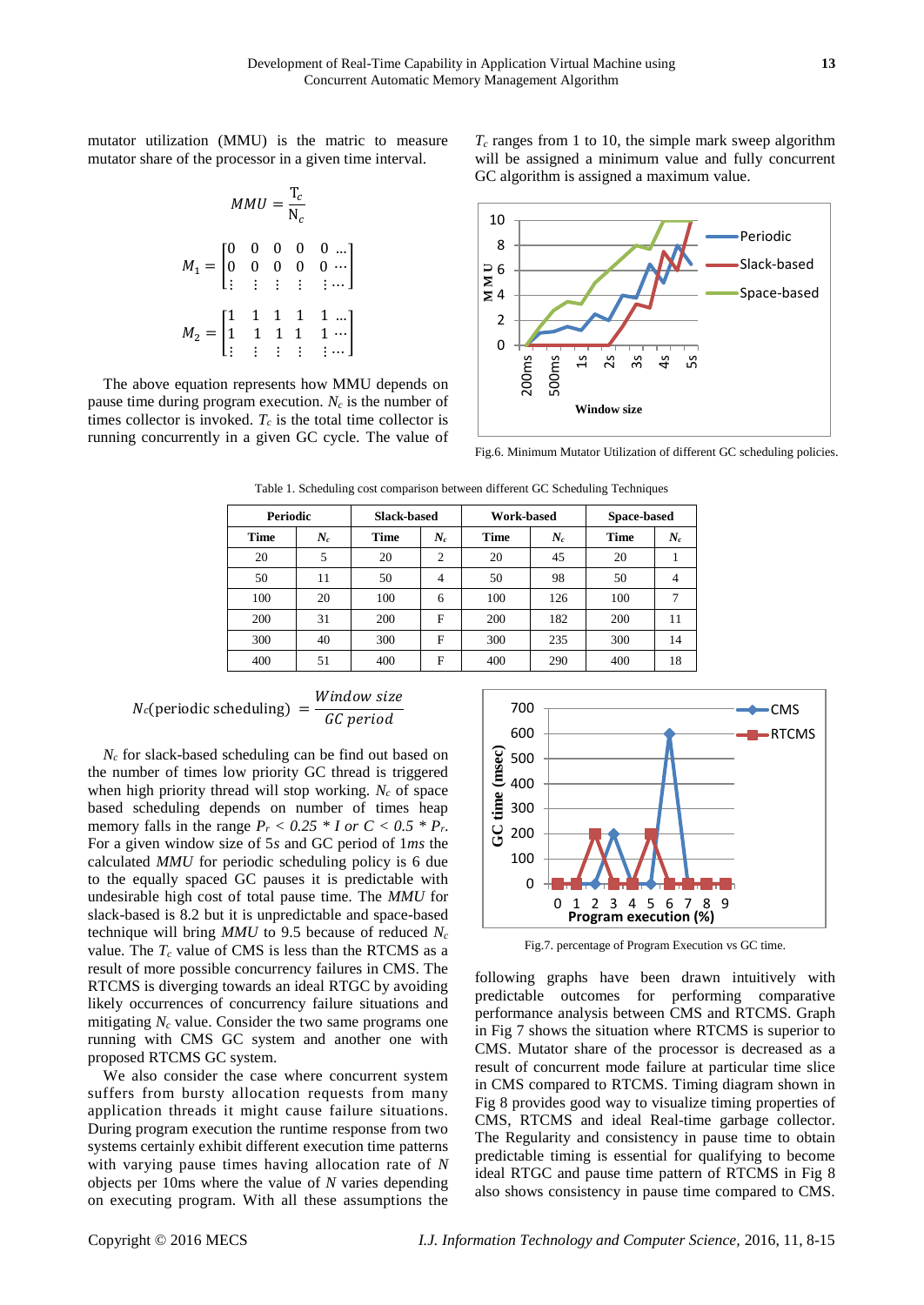The proposed system gives more endurance against number of failure situations when burst allocations during garbage collection, this continues for a long time in worst case. It will defer the concurrent mode failure.



Fig.8. Timing pattern.



Fig.9. Program Execution time vs Number of failure situation.

#### VI. CONCLUSION AND FUTURE WORK

Integration of RTGC algorithms in runtime system to obtain predictable program execution time is one of the important concerns in process virtual machine to make widely adopted modern programming language more suitable for real-time embedded systems. The birth and evolution of garbage collection algorithms is presented here and also takes a look at the runtime environment in android dalvik virtual machine. The runtime system research work carried out in this paper is for the development of RTGC algorithm by decreasing number of garbage collection pauses. The proposed algorithm mainly focused on garbage collection schedulability problem it is a challenging issue in dynamic memory management for hard real-time systems. Our future work involves analysing response time of multiprocessor system using space based RTCMS algorithm.

## **REFERENCES**

[1] Datta, Soumya Kanti, Sophia Antipolis, and France Soumya-kanti*,* Android stack integration in embedded

systems*', International Conference on Emerging Trends in Computer & Information Technology, 2012,* Vol.7, No. 4, pp. 139-158.

- [2] Yin Yan, Shaun Cosgrove, Varun Anand, Amit Kulkarni, Sree Harsha Konduri, Steven Y. Ko and Lukasz Ziarek. Real-Time Android with RTDroid, *MobiSys*'14 *Proceedings of the 12th annual international conference on Mobile systems, applications, and services*, 2014, pp.273-286.
- [3] Karim Yaghmour. Embedded Android *first edition O'Reilly publications*, 2013.
- [4] Igor Kalkov, Dominik Franke et all. A Real-time Extension to the Android Platform', *Proceedings of the 10th International Workshop on Java Technologies for Real-time and Embedded Systems, ACM,* 2012, pp. 105 - 114.
- [5] Yunhe Shi, David Gregg, Andrew Beatty, M. Anton Ertl. Virtual Machine Showdown: Stack versus Registers' *ACM Transactions on Architecture and Code Optimization (TACO)*, 2008, Vol. 4, No. 4.
- [6] Zeeshan I and Khan. A review on the functionality of dalvik virtual machine present in android operating system, *International Journal for Technological Research in Engineering*, 2014, pp. 627-638.
- [7] Wen Hu and Yanli Zhao, Analysis on Process Code schedule of Android Dalvik Virtual Machine, *International Journal of Hybrid Information Technology*, 2014, Vol. 7, No. 3, pp. 401-412.
- [8] Niels Christian Juul and Eric Jul. Comprehensive and Robust Garbage Collection in a Distributed System, *International Workshop on Memory Management*, 1992, pp.1–42.
- [9] David F. Bacon Realtime Garbage Collection It's now possible to develop real-time systems using Java. *ACM new Applicative conference*, 2007, 3(24):305 - 307.
- [10] Henry Lieberman and carl Hewitt. Real time Garbage Collector based on the Lifetime of Objects'*,MIT Artificial Intelligence Laboratory*, 1981, Vol. 26, No. 6, pp. 419- 429.
- [11] Patrick Dubroy. 'Memory Management for Android Apps', *Google I/O, 2011.*
- [12] Martin schoeberl and Wolfgang Puffitsch., Nonblocking Real-Time Garbage Collection, *ACM Transactions on Embedded Computing Systems*, 2010, Vol. 10, No. 1, Article 6, pp. 13-18.
- [13] A. W. Appel, J. R. Ellis, K. Li. Real-Time Concurrent Collection on Stock Multiprocessors. *Proceedings of the ACM SIGPLAN'88*, Conference on Programming Language Design and Implementation, 1988.
- [14] Bacon, David F., Perry Cheng, and V. T. Rajan. A realtime garbage collector with low overhead and consistent utilization, *Concurrency and Computation: Practice and Experience*, 2003 Vol. 23, No. 14.
- [15] Dr Ali Ebrahim EI Desokey, Dr Amany Sarhan, Eng. Seham Moawad. Using Multiple Servers in Concurrent Garbage Collector. *Journal of Object Technology*, 2008 Vol.7, No. 4, pp. 139-158.
- [16] Schoeberl, Martin. Real-Time Garbage Collection for Java, *Object and Component-Oriented Real-Time Distributed Computing*, *Ninth IEEE International Symposium*, 2006.
- [17] Kalibera, Tomas, et al. A family of real-time Java benchmarks, *Concurrency and Computation: Practice and Experience,* 2011*,* Vol. 23, No. 14 pp. 1679-1700.
- [18] Lorenz Huelsbergen, Phil Winterbottom. Very Concurrent Mark and Sweep Garbage Collection without Fine-Grain Synchronization', *International Symposium on Memory*